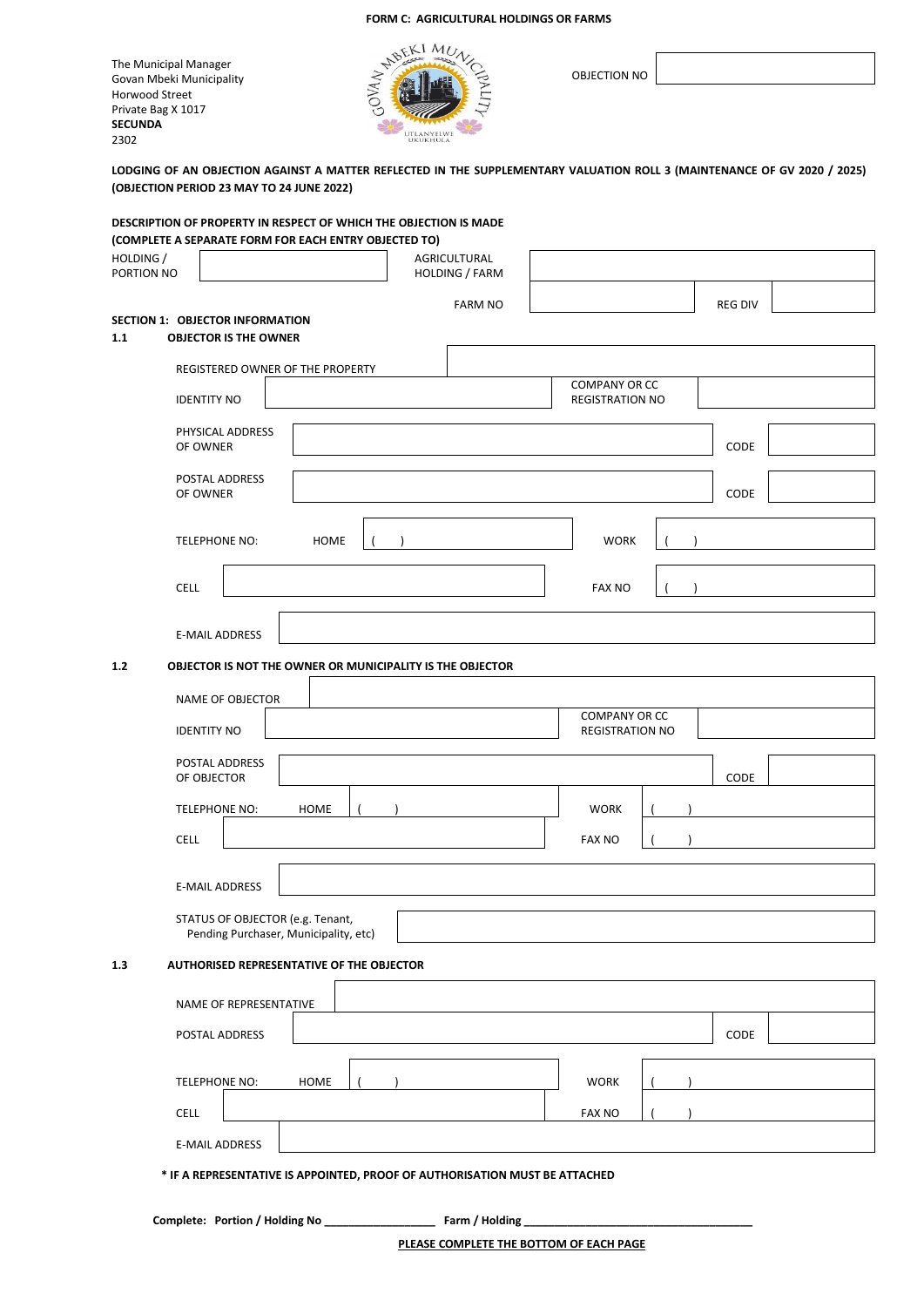|                         | <b>SECTION 2: PROPERTY DETAILS</b>                                                                                                                                                                                                                                 |                    | (FOR SECTIONAL TITLES SEE SECTION 4) |                                         |                                      |                                    |                 |                                                  |                |
|-------------------------|--------------------------------------------------------------------------------------------------------------------------------------------------------------------------------------------------------------------------------------------------------------------|--------------------|--------------------------------------|-----------------------------------------|--------------------------------------|------------------------------------|-----------------|--------------------------------------------------|----------------|
|                         | PHYSICAL ADDRESS<br>(IF AVAILABLE)                                                                                                                                                                                                                                 |                    |                                      |                                         |                                      |                                    | CODE            |                                                  |                |
|                         | <b>EXTENT OF PROPERTY</b>                                                                                                                                                                                                                                          |                    |                                      | m <sup>2</sup>                          |                                      |                                    |                 |                                                  |                |
|                         | MUNICIPAL ACCOUNT NO                                                                                                                                                                                                                                               |                    |                                      |                                         |                                      | (if available)                     |                 |                                                  |                |
|                         | NAME OF BOND HOLDER                                                                                                                                                                                                                                                |                    |                                      | REGISTERED AMOUNT OF BOND               |                                      |                                    | (if applicable) |                                                  |                |
|                         | PROVIDE FULL DETAILS OF ALL SERVITUDES, ROAD PROCLAMATIONS OR OTHER ENDORSEMENTS AGAINST THE PROPERTY                                                                                                                                                              |                    |                                      |                                         |                                      |                                    |                 |                                                  |                |
|                         | (if applicable)<br>SERVITUDE NO                                                                                                                                                                                                                                    |                    |                                      |                                         |                                      |                                    | AFFECTED AREA   |                                                  | m <sup>2</sup> |
|                         | IN FAVOUR OF                                                                                                                                                                                                                                                       |                    |                                      |                                         |                                      |                                    |                 |                                                  |                |
|                         | FOR WHAT PURPOSE                                                                                                                                                                                                                                                   |                    |                                      |                                         |                                      |                                    |                 |                                                  |                |
|                         | WAS COMPENSATION PAID?<br>IF YES:-                                                                                                                                                                                                                                 |                    | YES                                  | <b>NO</b>                               |                                      |                                    |                 |                                                  |                |
|                         | DATE OF PAYMENT                                                                                                                                                                                                                                                    |                    |                                      |                                         |                                      | <b>AMOUNT</b>                      | R               |                                                  |                |
|                         | SECTION 3: DESCRIPTION OF BUILDINGS                                                                                                                                                                                                                                |                    |                                      |                                         |                                      |                                    |                 |                                                  |                |
| 3.1                     | MAIN DWELLING ON FARM / HOLDING<br>(INDICATE NUMBER OR STATE YES / NO IN APPROPRIATE BOX)                                                                                                                                                                          |                    |                                      |                                         |                                      |                                    |                 |                                                  |                |
|                         | NO OF BEDROOMS                                                                                                                                                                                                                                                     |                    | NO OF BATHROOMS                      |                                         |                                      | <b>KITCHEN</b>                     |                 | LOUNGE                                           |                |
|                         | DINING ROOM                                                                                                                                                                                                                                                        |                    | LOUNGE WITH DINING<br><b>ROOM</b>    |                                         |                                      | <b>STUDY</b>                       |                 | PLAYROOM                                         |                |
|                         | <b>TELEVISION ROOM</b>                                                                                                                                                                                                                                             |                    | LAUNDRY                              |                                         |                                      | SEPARATE<br><b>TOILET</b>          |                 |                                                  |                |
|                         | <b>OTHER</b>                                                                                                                                                                                                                                                       |                    |                                      |                                         |                                      | SIZE OF MAIN DWELLING              |                 |                                                  | m <sup>2</sup> |
| 3.2                     | OTHER BUILDINGS - ATTACH INFORMATION BY MEANS OF ANNEXURE A AS FOLLOWS                                                                                                                                                                                             |                    |                                      |                                         |                                      |                                    |                 |                                                  |                |
|                         | <b>BUILDING NO</b>                                                                                                                                                                                                                                                 | <b>DESCRIPTION</b> |                                      | $SIZE$ $m2$                             | CONDITION                            |                                    |                 | IS THE BUILDING FUNCTIONAL                       |                |
| 3.3                     | IS ANY PORTION OF THE PROPERTY USED FOR ANY PURPOSE OTHER THAN AGRICULTURAL?<br>(e.g. Business, mining, eco-tourism, trading in or hunting of game)<br>Tick<br>$\checkmark$<br>IF YES:- DESCRIBE THE USE(S)<br>YES<br><b>NO</b><br>IF NECESSARY PROVIDE ANNEXURE B |                    |                                      |                                         |                                      |                                    |                 |                                                  |                |
| 3.4                     | <b>LAND USE ANALYSIS:</b>                                                                                                                                                                                                                                          |                    |                                      |                                         |                                      |                                    |                 |                                                  |                |
|                         | NON AGRICULTURAL<br>(REFER TO 3.3)                                                                                                                                                                                                                                 |                    |                                      | ha                                      |                                      | <b>CONDITION OF FENCES</b><br>GOOD | AVERAGE         | <b>POOR</b>                                      |                |
|                         | <b>GRAZING</b>                                                                                                                                                                                                                                                     |                    |                                      | ha                                      |                                      |                                    |                 |                                                  |                |
| <b>UNDER IRRIGATION</b> |                                                                                                                                                                                                                                                                    | ha                 |                                      |                                         | AREA GAME FENCED<br><b>NUMBER OF</b> |                                    |                 | ha                                               |                |
|                         | <b>DRY LAND</b>                                                                                                                                                                                                                                                    |                    |                                      | ha                                      |                                      | <b>BOREHOLES</b>                   |                 |                                                  |                |
|                         | PERMANENT CROPS                                                                                                                                                                                                                                                    |                    |                                      | ha                                      |                                      | LITRES / HOUR                      | <b>OUTPUT</b>   |                                                  |                |
|                         |                                                                                                                                                                                                                                                                    |                    |                                      | ha                                      |                                      |                                    |                 |                                                  |                |
|                         |                                                                                                                                                                                                                                                                    |                    |                                      | ha                                      |                                      |                                    | <b>DAMS</b>     |                                                  |                |
|                         |                                                                                                                                                                                                                                                                    |                    |                                      | ha                                      |                                      | <b>CAPACITY</b>                    |                 |                                                  |                |
|                         | <b>TOTAL</b>                                                                                                                                                                                                                                                       |                    |                                      | ha                                      |                                      | YES                                |                 | IS THE PROPERTY EXPOSED TO A RIVER?<br><b>NO</b> |                |
|                         |                                                                                                                                                                                                                                                                    |                    |                                      |                                         |                                      |                                    |                 |                                                  |                |
|                         |                                                                                                                                                                                                                                                                    |                    |                                      | PLEASE COMPLETE THE BOTTOM OF EACH PAGE |                                      |                                    |                 |                                                  |                |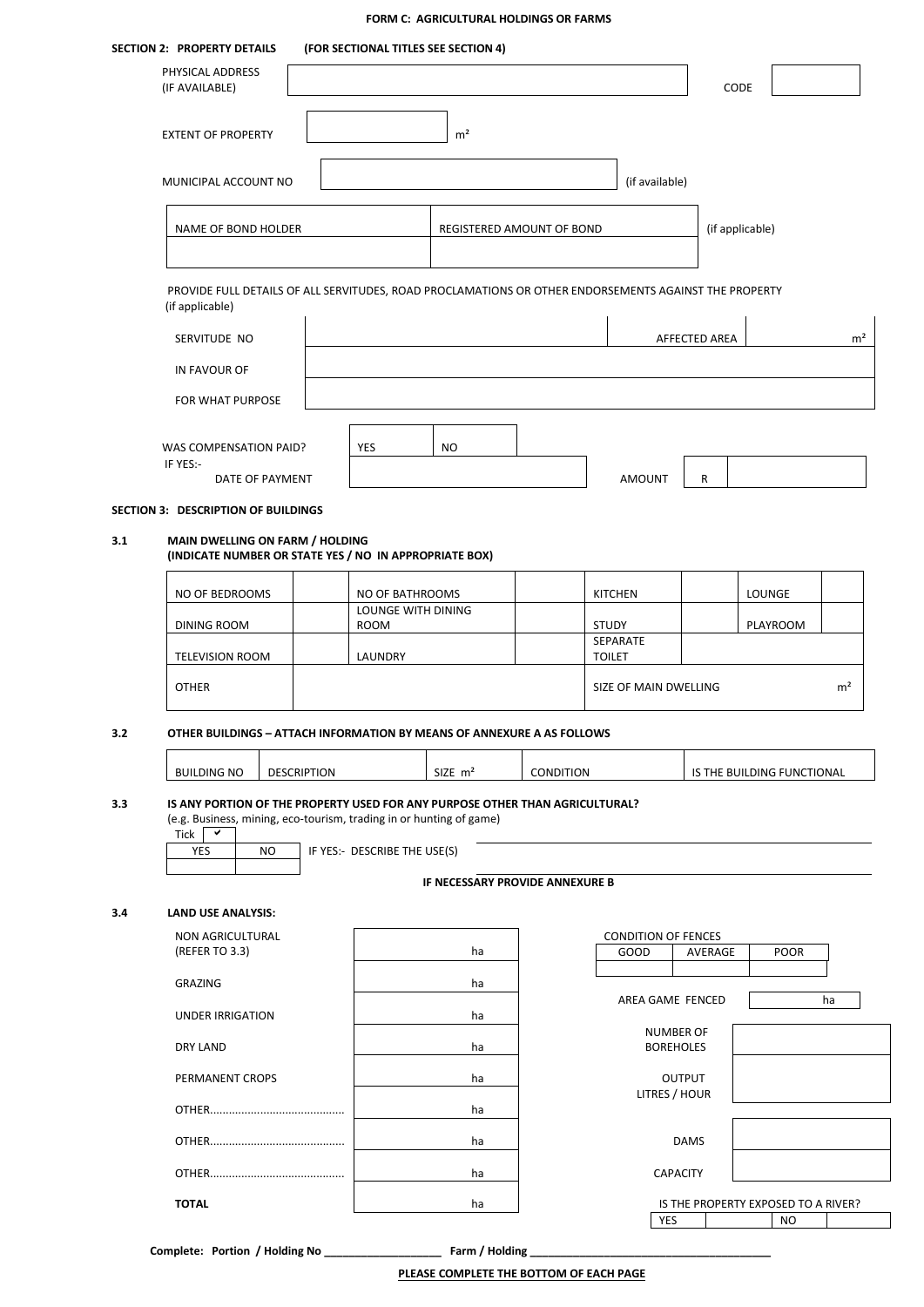| 3.5 | OTHER:                                                                                                                                                                                                                              |                     |      |  |                  |                                                   |                                       |                                 |                     |                                                                                            |                   |            |
|-----|-------------------------------------------------------------------------------------------------------------------------------------------------------------------------------------------------------------------------------------|---------------------|------|--|------------------|---------------------------------------------------|---------------------------------------|---------------------------------|---------------------|--------------------------------------------------------------------------------------------|-------------------|------------|
|     | IS YOUR PROPERTY AFFECTED BY A LAND CLAIM?                                                                                                                                                                                          |                     |      |  | YES              |                                                   |                                       | NO                              |                     |                                                                                            |                   |            |
|     | IF YES:-                                                                                                                                                                                                                            | DATE OF CLAIM       |      |  |                  |                                                   |                                       |                                 |                     |                                                                                            |                   |            |
|     |                                                                                                                                                                                                                                     | <b>GAZETTE NO</b>   |      |  |                  |                                                   |                                       |                                 |                     |                                                                                            |                   |            |
|     | DO YOU HAVE WATER RIGHTS?<br>IF YES:-<br><b>DETAILS</b>                                                                                                                                                                             |                     |      |  | YES              |                                                   | NO                                    |                                 |                     |                                                                                            |                   |            |
|     | HAVE YOU APPLIED FOR A REZONING OR CONSENT USE?<br>CONCENT USE e.g. as guest house, business, etc<br>IF YES:-<br><b>DETAILS</b><br>HAS' YOUR AGRICULTURAL HOLDING PROPERTY BEEN EXCISED?<br>IF YES:-<br><b>NEW FARM DESCRIPTION</b> |                     |      |  |                  |                                                   |                                       | YES                             |                     | NO.                                                                                        |                   |            |
|     |                                                                                                                                                                                                                                     |                     |      |  |                  |                                                   |                                       | YES                             |                     | NO                                                                                         |                   |            |
|     | HAS THE TOWNSHIP BEEN APPLIED FOR OR PROCLAIMED?<br>IF YES:-                                                                                                                                                                        | <b>FULL DETAILS</b> |      |  |                  |                                                   |                                       | YES                             |                     | NO.                                                                                        |                   |            |
|     | TENANT AND RENT INFORMATION<br>(INFORMATION TO BE SUPPLIED BY MEANS OF ANNEXURE C, AS FOLLOWS)                                                                                                                                      |                     |      |  |                  |                                                   |                                       |                                 |                     |                                                                                            |                   |            |
|     | NAME OF TENANT                                                                                                                                                                                                                      |                     | SIZE |  | RENTAL (EXL VAT) | <b>ESCALATION</b>                                 |                                       |                                 | OTHER CONTRIBUTIONS | <b>TERM OF LEASE</b>                                                                       | <b>START DATE</b> | <b>USE</b> |
|     | SECTION 4: MARKET INFORMATION                                                                                                                                                                                                       |                     |      |  |                  |                                                   |                                       |                                 |                     |                                                                                            |                   |            |
|     | IF YOUR PROPERTY IS CURRENTLY ON THE MARKET,<br>WHAT IS THE ASKING PRICE?                                                                                                                                                           |                     |      |  |                  |                                                   |                                       |                                 |                     | IF YOUR PROPERTY HAS BEEN ON THE MARKET IN<br>THE LAST 3 YEARS, WHAT WAS THE ASKING PRICE? |                   |            |
|     |                                                                                                                                                                                                                                     | R                   |      |  |                  |                                                   |                                       |                                 | R                   |                                                                                            |                   |            |
|     | <b>OFFER</b><br><b>RECEIVED</b>                                                                                                                                                                                                     | R                   |      |  |                  |                                                   |                                       | <b>OFFER</b><br><b>RECEIVED</b> | R                   |                                                                                            |                   |            |
|     | NAME OF AGENT:                                                                                                                                                                                                                      |                     |      |  |                  |                                                   |                                       | TEL NO                          |                     |                                                                                            |                   |            |
|     | SALE TRANSACTIONS USED BY THE OBJECTOR IN DETERMINING THE MARKET VALUE OF THE PROPERTY OBJECTED TO<br>(IF INSUFFICIENT SPACE PROVIDE ANNEXURE D)                                                                                    |                     |      |  |                  |                                                   |                                       |                                 |                     |                                                                                            |                   |            |
|     | HOLDING / PORTION NO<br>AGRICULTURAL HOLDING / FARM                                                                                                                                                                                 |                     |      |  |                  |                                                   | DATE OF SALE<br><b>SELLING PRICE:</b> |                                 |                     |                                                                                            |                   |            |
|     |                                                                                                                                                                                                                                     |                     |      |  |                  |                                                   |                                       |                                 |                     |                                                                                            |                   |            |
|     | <b>SECTION 5: OBJECTION DETAILS</b>                                                                                                                                                                                                 |                     |      |  |                  |                                                   |                                       |                                 |                     |                                                                                            |                   |            |
|     |                                                                                                                                                                                                                                     |                     |      |  |                  | PARTICULARS AS REFLECTED<br>IN THE VALUATION ROLL |                                       |                                 |                     | <b>CHANGES REQUESTED BY OBJECTOR</b>                                                       |                   |            |
|     |                                                                                                                                                                                                                                     |                     |      |  |                  |                                                   |                                       |                                 |                     |                                                                                            |                   |            |

| DESCRIPTION OF THE PROPERTY |  |
|-----------------------------|--|
| CATEGORY                    |  |
| PHYSICAL ADDRESS            |  |
| <b>EXTENT</b>               |  |
| <b>MARKET VALUE</b>         |  |
| NAME OF OWNER               |  |

## **ADVERSE FEATURES AND / OR FURTHER REASONS IN SUPPORT OF THIS OBJECTION (ANNEXURE E CAN BE PROVIDED)**

**Complete: Portion / Holding No \_\_\_\_\_\_\_\_\_\_\_\_\_\_\_\_\_\_ Farm / Holding \_\_\_\_\_\_\_\_\_\_\_\_\_\_\_\_\_\_\_\_\_\_\_\_\_\_\_\_\_\_\_\_\_\_\_\_\_\_\_**

\_\_\_\_\_\_\_\_\_\_\_\_\_\_\_\_\_\_\_\_\_\_\_\_\_\_\_\_\_\_\_\_\_\_\_\_\_\_\_\_\_\_\_\_\_\_\_\_\_\_\_\_\_\_\_\_\_\_\_\_\_\_\_\_\_\_\_\_\_\_\_\_\_\_\_\_\_\_\_\_\_\_\_\_\_\_\_\_\_\_\_\_\_\_\_\_\_\_\_\_\_\_\_\_\_\_\_\_\_\_\_\_ \_\_\_\_\_\_\_\_\_\_\_\_\_\_\_\_\_\_\_\_\_\_\_\_\_\_\_\_\_\_\_\_\_\_\_\_\_\_\_\_\_\_\_\_\_\_\_\_\_\_\_\_\_\_\_\_\_\_\_\_\_\_\_\_\_\_\_\_\_\_\_\_\_\_\_\_\_\_\_\_\_\_\_\_\_\_\_\_\_\_\_\_\_\_\_\_\_\_\_\_\_\_\_\_\_\_\_\_\_\_\_\_ \_\_\_\_\_\_\_\_\_\_\_\_\_\_\_\_\_\_\_\_\_\_\_\_\_\_\_\_\_\_\_\_\_\_\_\_\_\_\_\_\_\_\_\_\_\_\_\_\_\_\_\_\_\_\_\_\_\_\_\_\_\_\_\_\_\_\_\_\_\_\_\_\_\_\_\_\_\_\_\_\_\_\_\_\_\_\_\_\_\_\_\_\_\_\_\_\_\_\_\_\_\_\_\_\_\_\_\_\_\_\_\_

**PLEASE COMPLETE THE BOTTOM OF EACH PAGE**